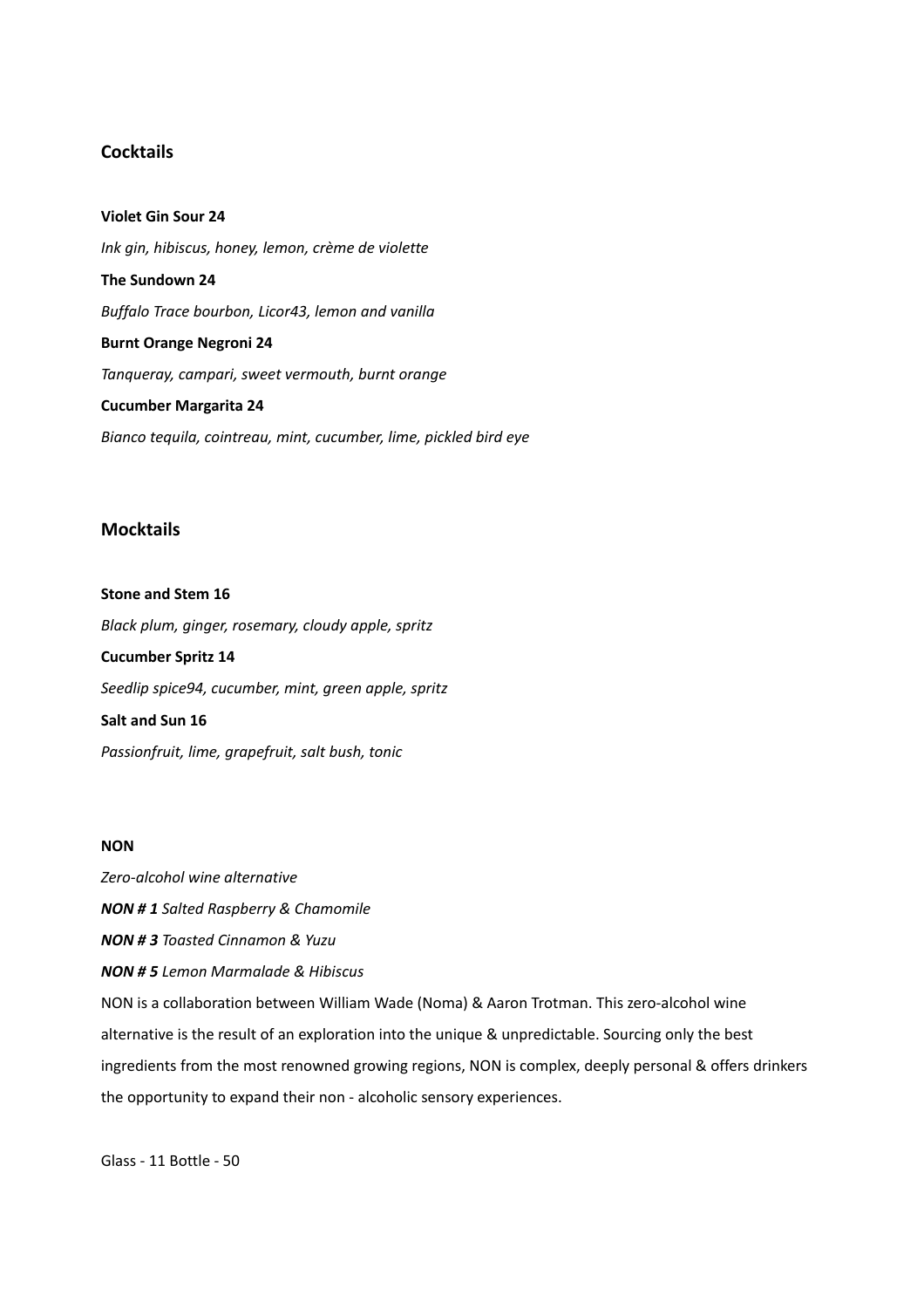## **Wines by the Glass**

| <b>Sparkling &amp; Champagne</b> | Vintage Region |                         |    |
|----------------------------------|----------------|-------------------------|----|
| Dal Zotto Prosecco               | NV             | King Valley $\vert$ VIC | 15 |
| Louis Roederer 'Brut'            | NV             | Reims   FRA             | 30 |

#### **White**

| SC Pannel Aromatico                   | 2018 | Mc Laren Vale   SA  | 18 |
|---------------------------------------|------|---------------------|----|
| Unico Zelo 'Le petit Sauvignon Blanc" | 2021 | Adelaide Hills   SA | 17 |
| M&J Becker Chardonnay                 | 2021 | Hunter Valley   NSW | 17 |
| The Other Wine Co Pinot Gris          | 2021 | Adelaide Hills   SA | 16 |

#### **Rosé**

| Vinden Headcase 'Spinning Away' | 2021 | Hunter Valley   NSW     | 16 |
|---------------------------------|------|-------------------------|----|
| Château Peyrol                  |      | Côtes de Provence   FRA | 18 |

#### **Red**

| <b>Giant Steps Pinot Noir</b>    | 2021 | Yarra Valley   VIC  | 19 |
|----------------------------------|------|---------------------|----|
| Two Hands 'Gnarly Dudes' Shiraz  | 2020 | Barossa Valley   SA | 18 |
| Cullen Cabernet Sauvignon Merlot | 2019 | Margaret River   WA | 22 |

#### **Dessert Wines**

| Campbells Muscat 5yo           | NV   | Rutherglen   VIC     | 13 |
|--------------------------------|------|----------------------|----|
| <b>Frogmore Creek Riesling</b> | 2020 | Frogmore Creek   TAS | 12 |
| Carmes de Rieussec Sauternes   | 2018 | Bordeaux   FRA       | 23 |
| Roval Tokaji                   | 2017 | Tokaj   HUN          | 15 |

## **Fortified**

| Galway Pipe 12yo Grand Tawny         | NV | South Australia     |  |
|--------------------------------------|----|---------------------|--|
| Penfolds Grandfather 20yo Rare Tawny | NV | Barossa Valley   SA |  |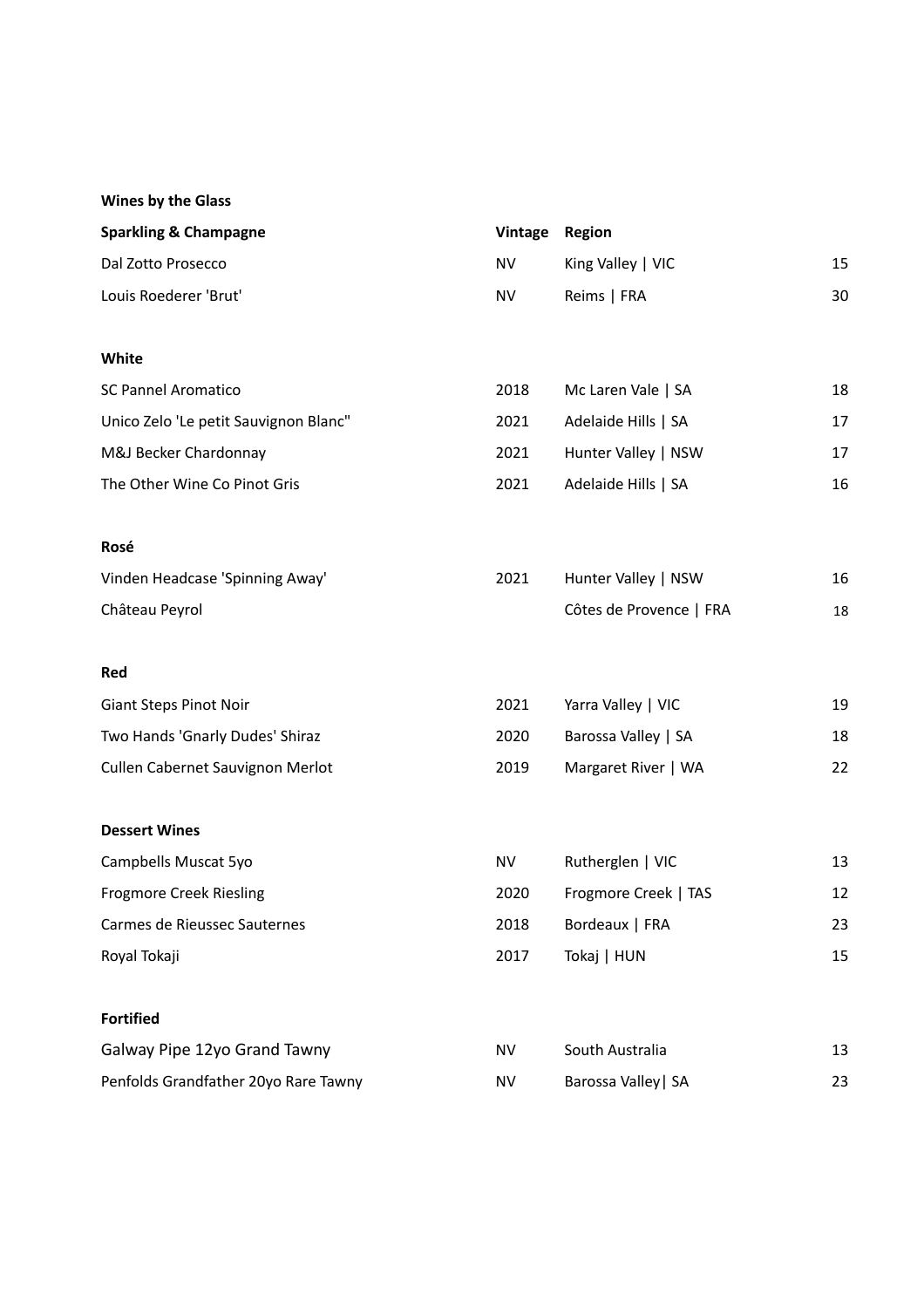# **Sparkling Vintage Region**

| Dal Zotto Prosecco                         | NV   | King Valley $ $ VIC | 65  |
|--------------------------------------------|------|---------------------|-----|
| Marenco Moscato D'Asti DOCG 375ml          | 2018 | Piedmonte   ITY     | 58  |
| House of Arras Grand Brut                  | 2009 | Piper River   TAS   | 260 |
| Bodegas Patrocinio Gran Zinio Cava Penedes | NV   | Penedes   ESP       | 65  |
| Veuve Ambal Blanc de Blanc                 | NV   | Burgundy   FRA      | 75  |
| Veuve Ambal 'Cremant de Bourgogne'         | NV   | Burgundy   FRA      | 85  |
| Ca Del Bosco Franciacorta 375ml            | NV   | Lombardy $ $ ITY    | 90  |

## **Champagne**

## **Non Vintage**

| Louis Roederer 'Brut'                    | NV        | Reims   FRA           | 165 |
|------------------------------------------|-----------|-----------------------|-----|
| Perrier-Jouët 'Grand Brut'               | NV        | Epernay   FRA         | 235 |
| Agrapart Terroirs 'Extra Brut' Grand cru | <b>NV</b> | Avize   FRA           | 280 |
| Ruinart Blanc de blanc                   | NV        | Reims   FRA           | 350 |
| Laurent Perrier 'Grand siècle'           | <b>NV</b> | Tours-sur-Marne   FRA | 640 |
| Krug 'Grande Cuvée' Brut                 | <b>NV</b> | Reims   FRA           | 645 |
| <b>JM Seleque Solessence</b>             | NV        | Pierry   FRA          | 275 |

#### **Vintage**

| Moët & Chandon 'Grand Vintage'        | 2012 | Epernay   FRA | 239 |
|---------------------------------------|------|---------------|-----|
| Bollinger 'La Grande Année'           | 2007 | Aÿ I FRA      | 440 |
| Louis Roederer 'Cristal'              | 2012 | Reims   FRA   | 615 |
| Perrier-Jouët 'La Belle Époque' Blanc | 2012 | Epernay   FRA | 625 |

## **Champagne Rosé**

| JM Seleque Solessence Rosé                            | NV        | Pierry   FRA         | 245 |
|-------------------------------------------------------|-----------|----------------------|-----|
| Billecart Rosé                                        | <b>NV</b> | Mareuil-sur-Ay   FRA | 307 |
| Larmandier-Bernier Rosé de Saignée 1er Cru Extra Brut | <b>NV</b> | Vertus   FRA         | 345 |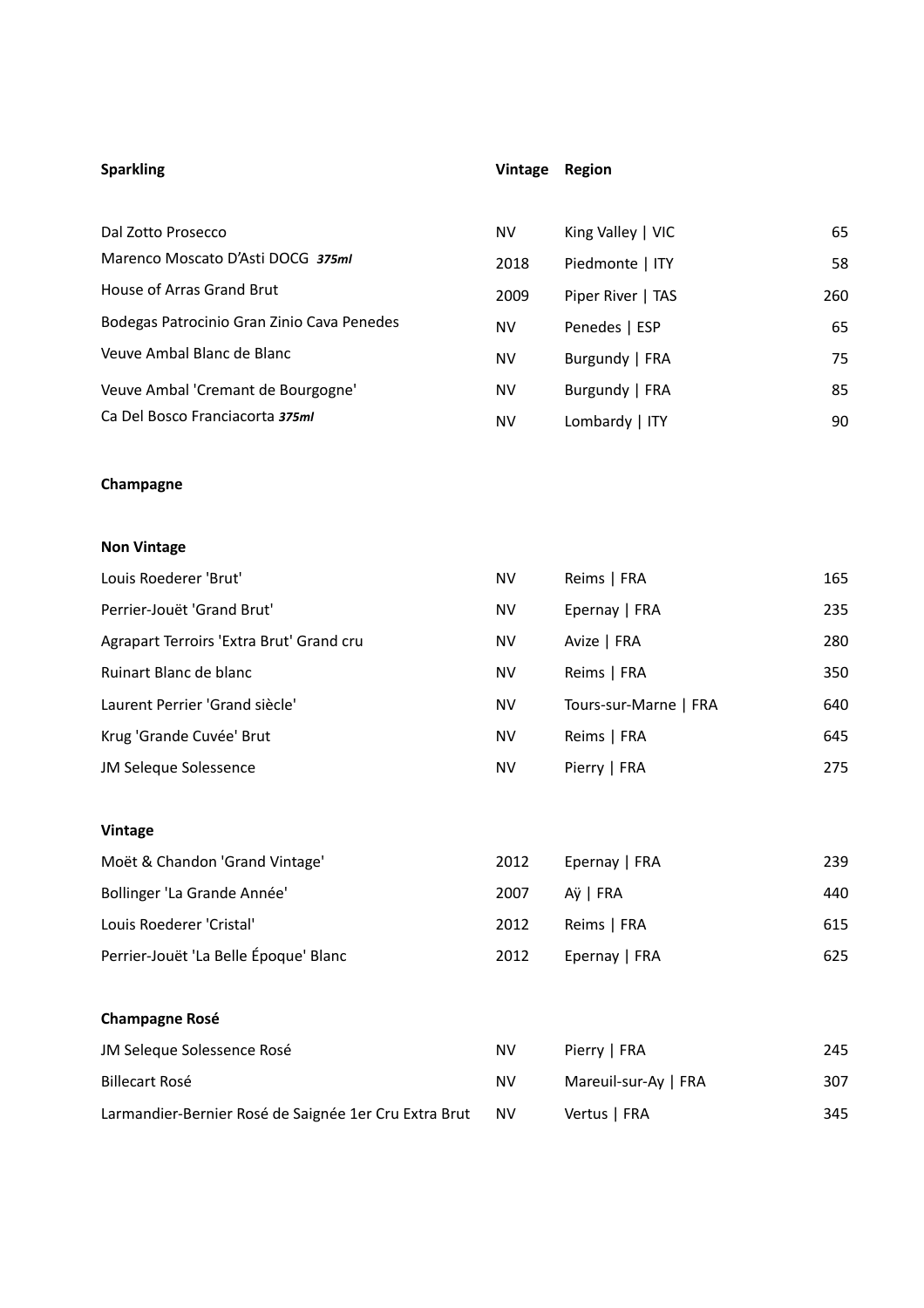## **WHITE**

## **Riesling**

| Crawford River 'Young Vines'   | 2020 | Great Western   VIC  | 80  |
|--------------------------------|------|----------------------|-----|
| Granite Hills 1971 Block       | 2018 | Macedon Ranges   VIC | 86  |
| Clare Wine Co.                 | 2020 | Clare Valley   SA    | 60  |
| KT 'Churinga Vineyard'         | 2019 | Clare Valley   SA    | 85  |
| Grosset 'Polish Hill'          | 2021 | Clare Valley   SA    | 140 |
| Grosset 'Alea'                 | 2021 | Clare Valley   SA    | 114 |
| Frankland Estate 'Poison Hill' | 2018 | Frankland River   WA | 114 |
| Frankland Estate 'Poison Hill' | 2013 | Frankland River   WA | 129 |
| Leeuwin Estate 'Art Series'    | 2020 | Margaret River   WA  | 78  |
| Prophet's Rock                 | 2019 | Central Otago   NZ   | 130 |

## **Sauvignon Blanc**

| Mount Mary 'Reflexions' Fume Blanc    | 2017 | Yarra Valley   VIC  | 129 |
|---------------------------------------|------|---------------------|-----|
| Unico Zelo 'Le petit Sauvignon Blanc' | 2021 | Adelaide Hills   SA | 65  |
| Shaw and Smith                        | 2021 | Adelaide Hills   SA | 80  |
| <b>Babich Organic</b>                 | 2019 | Marlborough   NZ    | 70  |
| Craggy Range 'Te Muna'                | 2020 | Martinborough   NZ  | 88  |

#### **Semillon**

| Tyrrell's 'Vat 1'  | 2014 | Hunter Valley   NSW | 235 |
|--------------------|------|---------------------|-----|
| Tyrrell's 'Vat 1'  | 2013 | Hunter Valley   NSW | 225 |
| Tyrrell's 'Vat 1'  | 2006 | Hunter Valley   NSW | 295 |
| Kaesler 'Old vine' | 2018 | Barossa Valley   SA | 69  |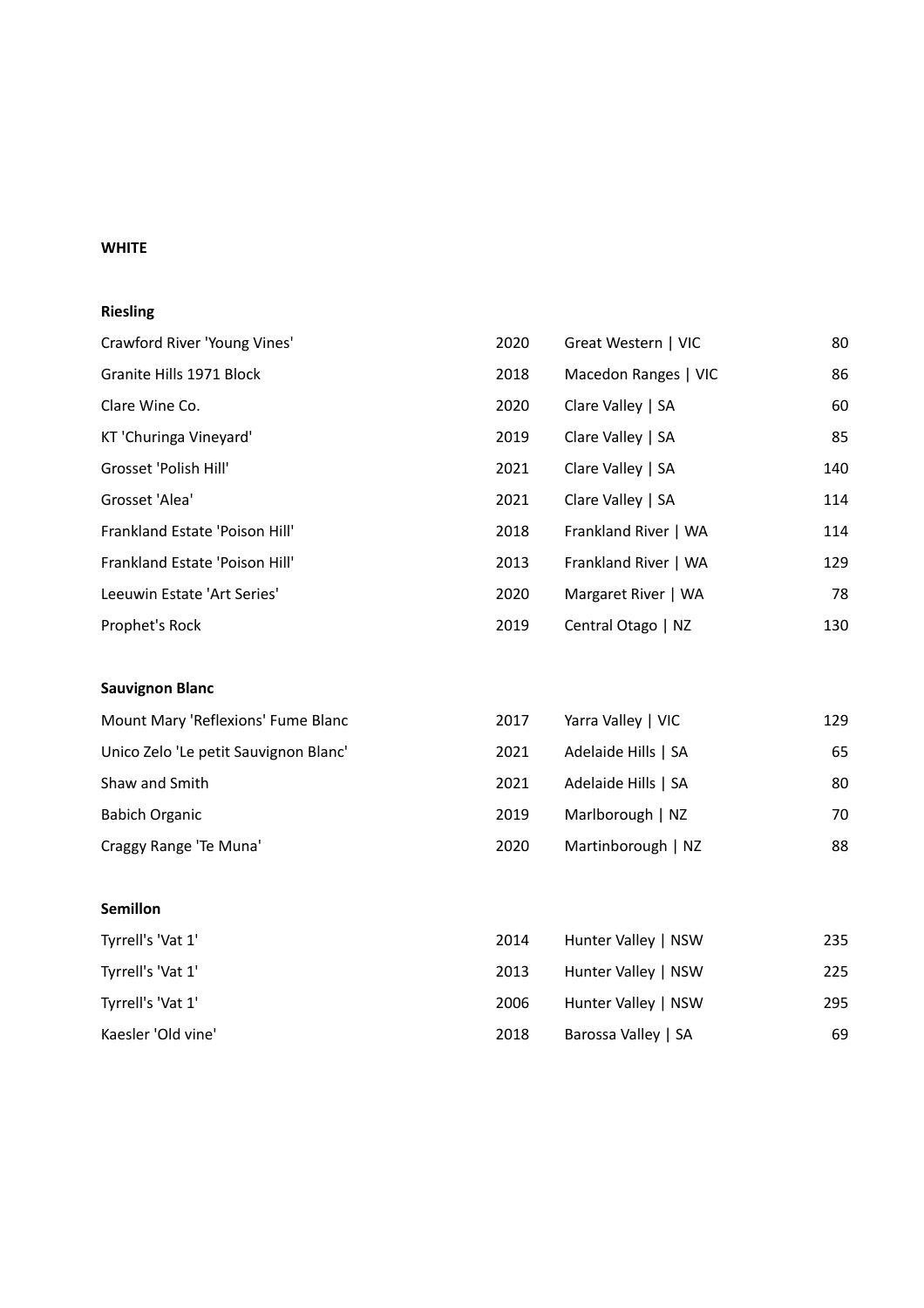#### **WHITE**

| Chardonnay                                     |      |                           |     |
|------------------------------------------------|------|---------------------------|-----|
| Printhie                                       | 2019 | Orange   NSW              | 60  |
| M&J Becker                                     | 2019 | Hunter Valley   NSW       | 70  |
| Tyrrell's 'Vat 47'                             | 2019 | Hunter Valley   NSW       | 185 |
| Burton McMahon 'Aloisio's Vineyard'            | 2018 | Yarra Valley   VIC        | 95  |
| <b>Bobar Royale</b>                            | 2018 | Yarra Valley   VIC        | 106 |
| Castagna Adams Rib Chardonnay/Viognier         | 2017 | Beechworth   VIC          | 88  |
| Athletes of Wines Vinero                       | 2017 | Macedon Ranges   VIC      | 94  |
| Cobaw Ridge                                    | 2018 | Macedon Ranges   VIC      | 125 |
| Bannockburn                                    | 2020 | Geelong   VIC             | 119 |
| The Lane                                       | 2020 | Adelaide Hills   SA       | 79  |
| Vasse Felix                                    | 2020 | Wilyabrup   WA            | 75  |
| Howard Park 'Flint Rock'                       | 2019 | Mount Barker   WA         | 76  |
| Leeuwin Estate 'Art Series'                    | 2018 | Margaret River   WA       | 239 |
| M&J Becker 'Manchester'                        | 2019 | California   USA          | 190 |
| Domaine Vocoret et Fils Chablis                | 2018 | Chablis, Bunrgundy   FRA  | 130 |
| Domaine Jean Defaix 'Les Vaillons' Premier Cru | 2019 | Chablis, Bunrgundy   FRA  | 180 |
| <b>Meursault Charmes Premier Cru</b>           | 2017 | Meursault, Burgundy   FRA | 319 |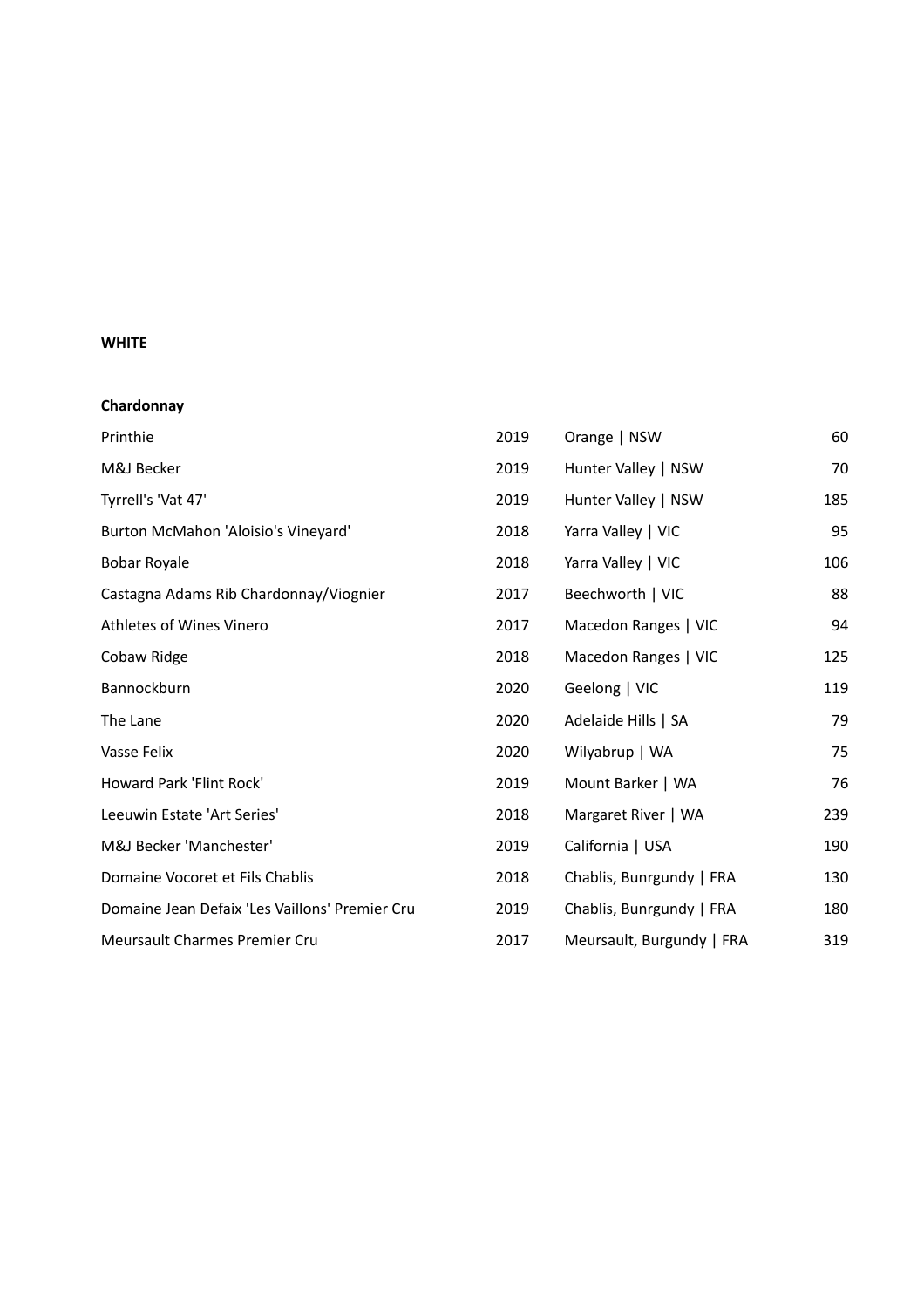#### **WHITE**

| <b>Exploring White Varietals</b>      |      |                            |     |
|---------------------------------------|------|----------------------------|-----|
| Hahndorf Hill Grüner Veltliner        | 2020 | Adelaide Hills   SA        | 80  |
| Domaine Wachau Grüner Veltliner       | 2019 | Wachau   AUS               | 78  |
| Jim Barry Assyrtiko                   | 2021 | Clare Valley   SA          | 92  |
| <b>SC Pannel Aromatico</b>            | 2018 | Mc Laren Vale   SA         | 74  |
| The Other Wine Co. Pinot Gris         | 2021 | Adelaide Hills   SA        | 79  |
| Hahndorf Hill Pinot Grigio            | 2020 | Adelaide Hills   SA        | 78  |
| Scorpo Pinot Gris                     | 2018 | Mornington Peninsula   VIC | 95  |
| Elderslie Pinot Blanc                 | 2017 | Adelaide Hills   SA        | 98  |
| Domaine Paul Blank & Fils Pinot Blanc | 2019 | Kayserberg, Alsace   FRA   | 85  |
| Soumah Tutto Bianco Savarro Blend     | 2016 | Yarra Valley   VIC         | 62  |
| Big Easy Radio Fiano\Vermentino       | 2019 | Langhorn Creek   SA        | 70  |
| Oliver's Taranga Fiano                | 2020 | Mc Laren Vale   SA         | 75  |
| Aronui Albariño                       | 2016 | Nelson   NZ                | 67  |
| Corymbia Chenin Blanc                 | 2019 | Swan Valley   WA           | 78  |
| Powell & Son Roussanne/Marsanne       | 2018 | Barossa Valley   SA        | 96  |
| Yeringberg Marsanne/Roussanne         | 2016 | Yarra Valley   VIC         | 145 |
| <b>Torbreck Marsanne</b>              | 2018 | Barossa Valley   SA        | 125 |
| Jamsheed Roussane                     | 2017 | Beechworth   VIC           | 89  |

# **ROSÉ**

#### **Rosé**

| 2021 | Hunter Valley   NSW | 69  |
|------|---------------------|-----|
| 2020 | Rutherglen   VIC    | 65  |
| 2020 | McLaren Vale   SA   | 74  |
| 2019 | Provence   FRA      | 80  |
| 2020 | Provence   FRA      | 150 |
| 2020 | Provence   FRA      | 89  |
|      |                     |     |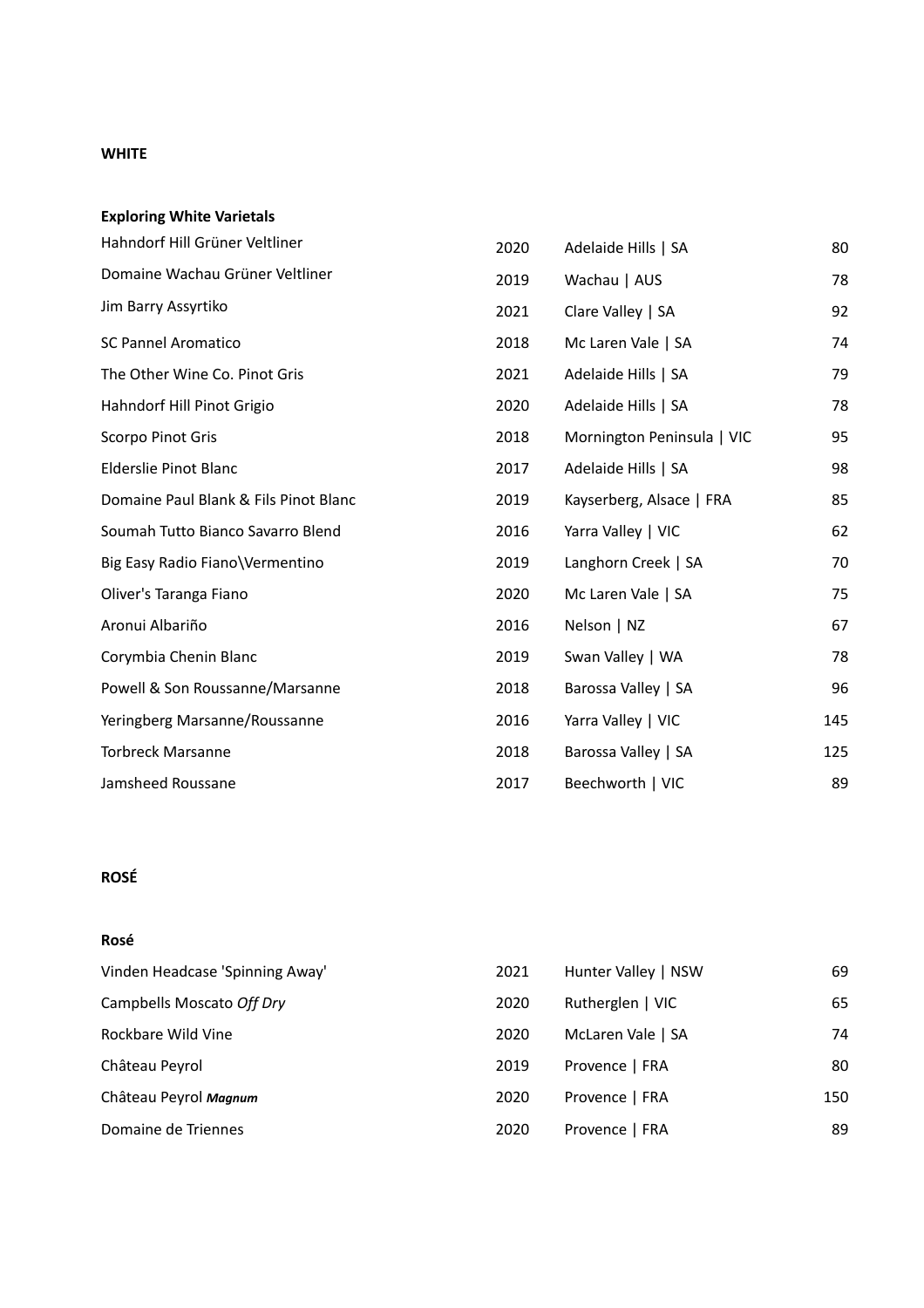### **RED**

### **Pinot Noir**

| Airlie Bank                                  | 2021 | Yarra Valley   VIC                | 65  |
|----------------------------------------------|------|-----------------------------------|-----|
| Moondarra Studebaker                         | 2019 | Gippsland   VIC                   | 80  |
| Lightfoot & Sons 'Myrtle Point'              | 2018 | Gippsland   VIC                   | 98  |
| <b>Giant Steps</b>                           | 2021 | Yarra Valley   VIC                | 89  |
| Giant Steps 'Primavera Vineyard'             | 2020 | Yarra Valley   VIC                | 134 |
| Kooyong                                      | 2019 | Mornington Peninsula   VIC        | 135 |
| Savaterre                                    | 2017 | Beechworth   VIC                  | 189 |
| Giant Steps 'Fatal Shore Vineyard'           | 2019 | Coal River Valley   TAS           | 165 |
| Felton Road 'Bannockburn'                    | 2020 | Central Otago   NZ                | 190 |
| M&J Becker 'Manchester Ridge'                | 2019 | California   USA                  | 210 |
| Domaine Taupenot Merme                       | 2017 | Morey Saint Denis, Burgundy   FRA | 145 |
| Jean Claude Boisset Premier Cru 'Les Grèves' | 2018 | Beaune, Burgundy   FRA            | 320 |

## **Light Red Blends**

| Elderslie #2 Pinot Meunier/Pinot Noir /Gamay   | 2018 | Adelaide Hills   SA | 76  |
|------------------------------------------------|------|---------------------|-----|
| Clarott by Tommy Ruff Merlot Blend             | 2016 | Barossa Valley   SA | 70  |
| Yarra Yering 'Light Dry Red' Pinot Noir/Shiraz | 2020 | Yarra Valley   VIC  | 135 |
| Yarra Yering 'Light Dry Red' Pinot Noir/Shiraz | 2019 | Yarra Valley   VIC  | 145 |

| 2018 | Adelaide Hills   SA | 76  |
|------|---------------------|-----|
| 2016 | Barossa Valley   SA | 70  |
| 2020 | Yarra Valley   VIC  | 135 |
| 2019 | Yarra Valley   VIC  | 145 |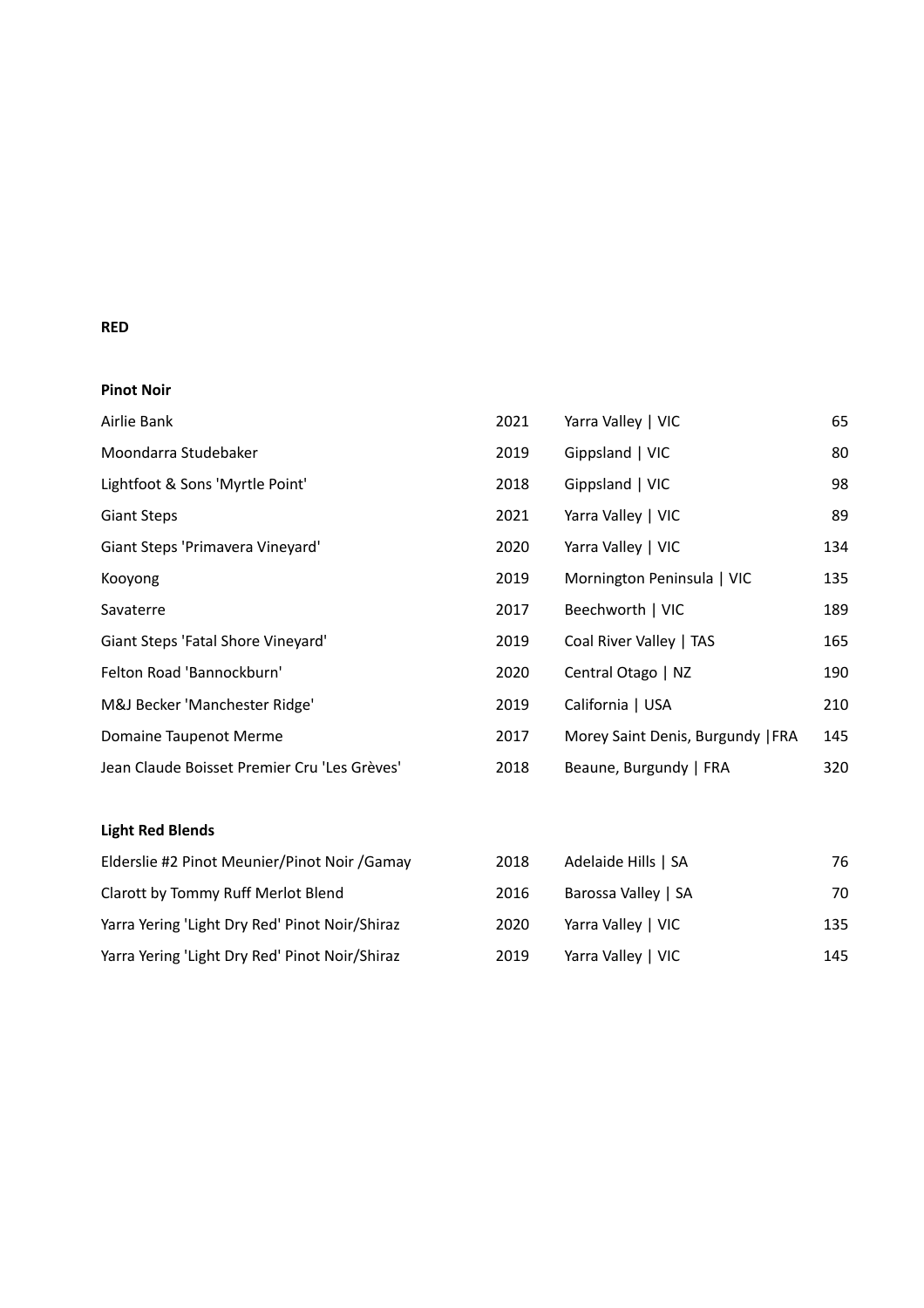#### **RED**

## **Shiraz**

| Vinden Estate Shiraz Nouveau    | 2021 | Hunter Valley   NSW        | 65   |
|---------------------------------|------|----------------------------|------|
| M&J Becker Syrah                | 2019 | Hunter Valley   NSW        | 80   |
| Scorpo Estate                   | 2017 | Mornington Peninsula   VIC | 108  |
| <b>Heathcote Estate</b>         | 2019 | Heathcote   VIC            | 110  |
| Jasper Hill 'Georgia's Paddock' | 2020 | Heathcote   VIC            | 194  |
| Jasper Hill 'Georgia's Paddock' | 2019 | Heathcote   VIC            | 190  |
| Yarra Yering 'Underhill'        | 2016 | Yarra Valley   VIC         | 225  |
| Yarra Yering 'Dry Red N.2'      | 2017 | Yarra Valley   VIC         | 225  |
| Clonakilla Shiraz/Viognier      | 2019 | Murrumbateman   NSW        | 310  |
| Clonakilla Shiraz/Viognier      | 2017 | Murrumbateman   NSW        | 310  |
| Domaine Clarendon Syrah         | 2013 | McLaren Vale   SA          | 145  |
| Jim Barry 'The McRae Wood'      | 2017 | Clare Valley   SA          | 134  |
| D'Arenberg 'The dead Arm'       | 2017 | McLaren Vale   SA          | 165  |
| Torbreck 'The factor'           | 2013 | Barossa Valley   SA        | 290  |
| Yalumba 'The Octavius'          | 2016 | Barossa Valley   SA        | 320  |
| Henschke 'The Wheelwright'      | 2017 | Eden Valley   SA           | 329  |
| Henschke 'Mount Edelstone'      | 2017 | Eden Valley   SA           | 529  |
| Henschke 'Hill of Roses'        | 2017 | Eden Valley   SA           | 899  |
| Henschke 'Hill of Grace'        | 2017 | Eden Valley   SA           | 1899 |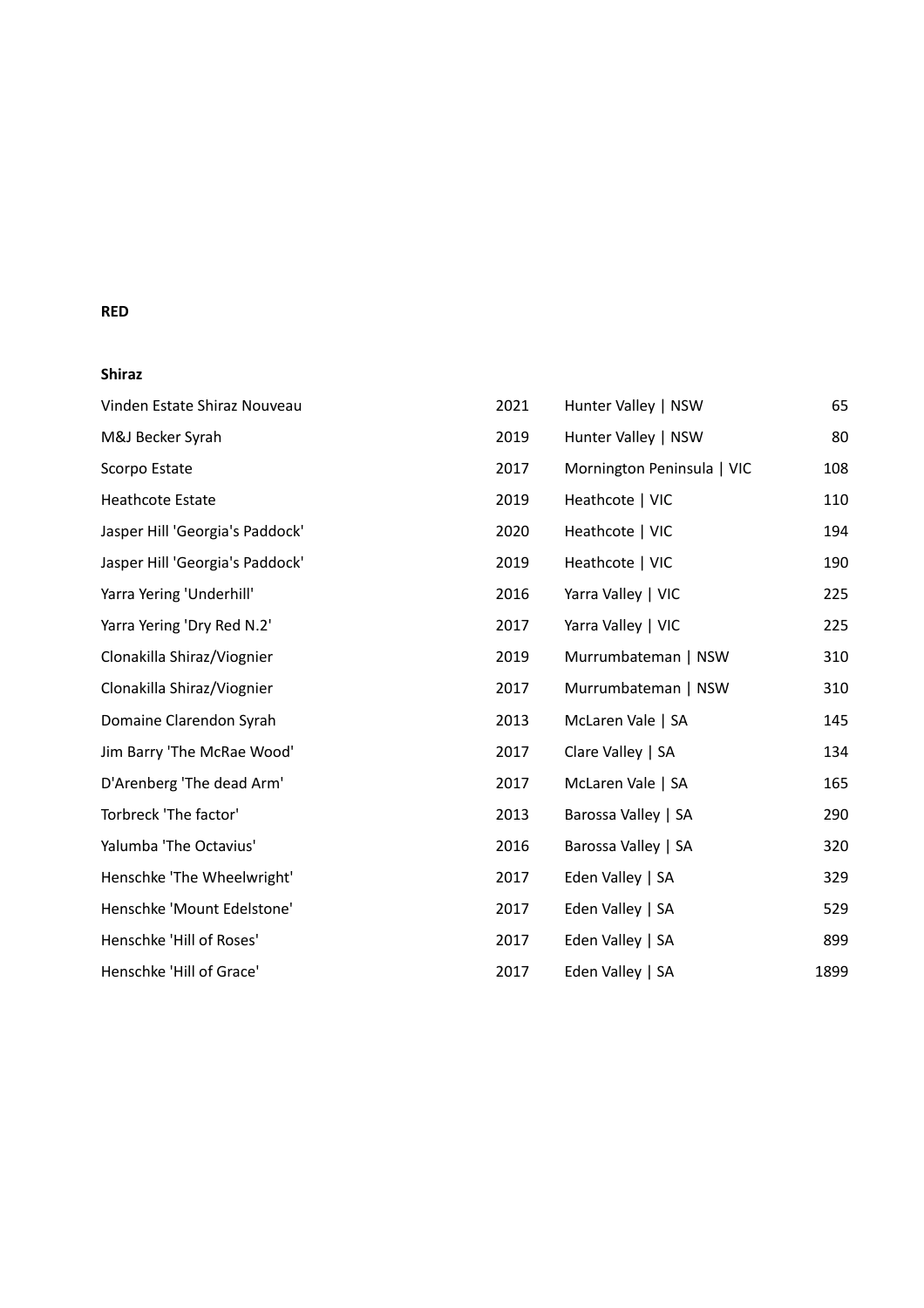# **Cabernet Sauvignon and Blends**

| Summit Estate                              | 2016 | Granite Belt   QLD  | 137 |
|--------------------------------------------|------|---------------------|-----|
| Bobar 'Cabaret'                            | 2019 | Yarra Valley   VIC  | 100 |
| Mac Forbes 'Hugh' Cabernet Blend           | 2016 | Yarra Valley   VIC  | 124 |
| Yarra Yering 'Agincourt' Cabernet/Malbec   | 2016 | Yarra Valley   VIC  | 226 |
| Mt Mary 'Quintet'                          | 2015 | Yarra Valley   VIC  | 345 |
| Penny's Hill 'Edwards Road'                | 2019 | McLaren Vale   SA   | 70  |
| Penley Estate 'Project E'                  | 2020 | Coonawarra   SA     | 81  |
| Bowen Estate                               | 2019 | Coonawarra   SA     | 98  |
| Bellwether                                 | 2015 | Coonawarra   SA     | 145 |
| Yalumba 'Signature' Cabernet/Shiraz        | 2016 | Barossa Valley   SA | 189 |
| Yalumba 'Signature' Cabernet/Shiraz Magnum | 2016 | Barossa Valley   SA | 380 |
| <b>Blind Corner</b>                        | 2019 | Quindalup   WA      | 80  |
| Cullen Cabernet/Merlot                     | 2019 | Margaret River   WA | 95  |
| Cullen 'Diana Madeline'                    | 2019 | Margaret River   WA | 340 |
| Nocturne                                   | 2020 | Margaret River   WA | 86  |
| Yalumba 'The Menzies'                      | 2015 | Coonawarra   SA     | 200 |
| Yalumba 'The Menzies'                      | 2008 | Coonawarra   SA     | 285 |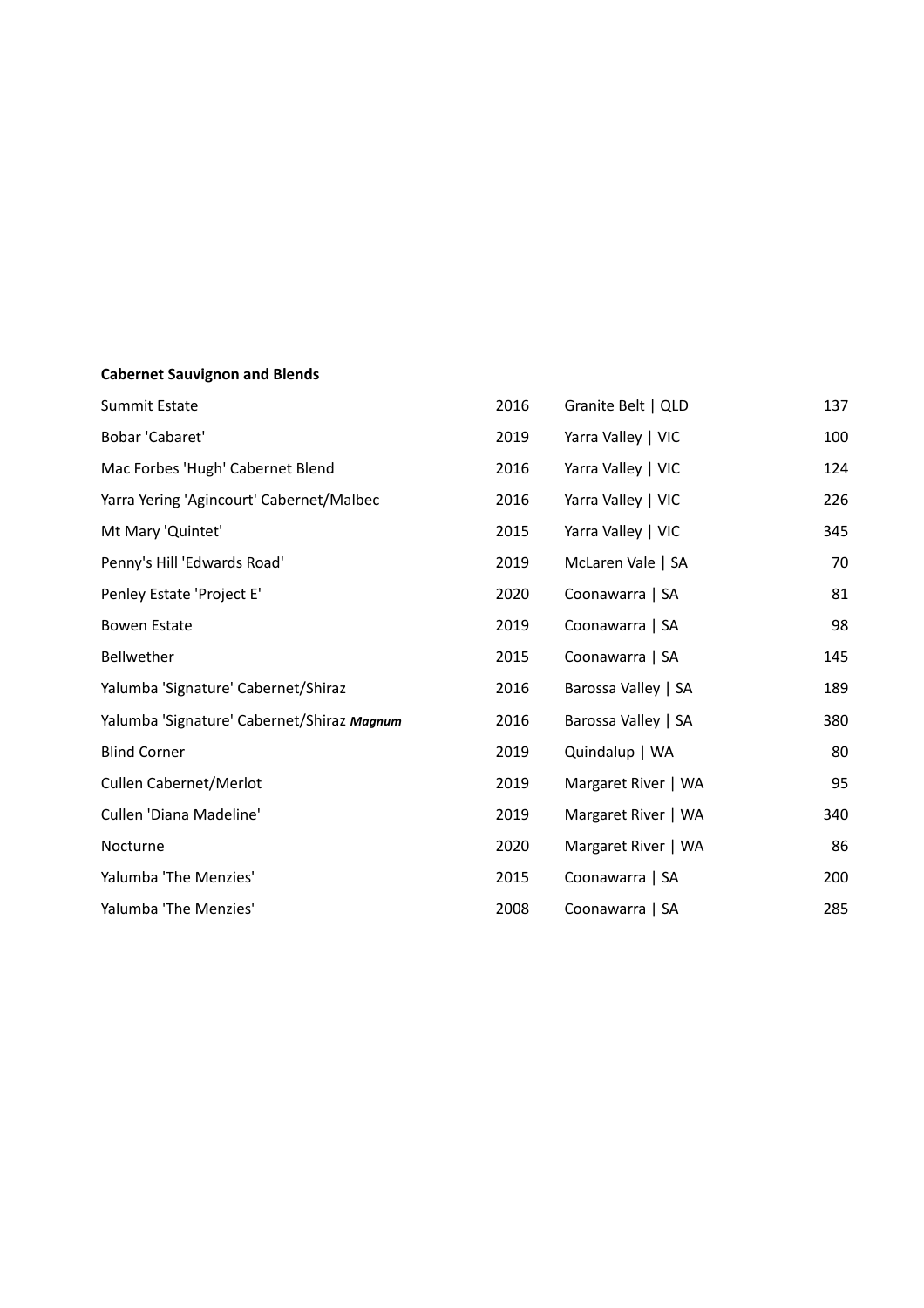#### **RED**

# **Exploring Red Varietals**

| Airlie Bank Cabernet Franc                     | 2019 | Yarra Valley   VIC   | 75  |
|------------------------------------------------|------|----------------------|-----|
| Penley Francis Cabernet Franc                  | 2020 | Coonawarra   SA      | 63  |
| Other Wine Co. Cabernet Franc                  | 2019 | Kangaroo Island   SA | 77  |
| Smith & Hooper Reserve Merlot                  | 2018 | Coonawarra   SA      | 80  |
| Bleasdale 'Second Innings' Malbec              | 2019 | Langhorne Creek   SA | 85  |
| <b>Farr Rising Gamay</b>                       | 2020 | Geelong   VIC        | 103 |
| Domaine Dominique Piron 'Côte du Py' Gamay     | 2019 | Morgon   FRA         | 90  |
| Yalumba Tri-Centenary Grenache                 | 2015 | Barossa Valley   SA  | 155 |
| Ministry of Clouds Tempranillo/Grenache        | 2020 | McLaren Vale   SA    | 75  |
| Mayford Tempranillo                            | 2018 | Alpine Region   VIC  | 95  |
| Muga Prada Enea Gran Reserva                   | 2014 | Rioja   ESP          | 390 |
| <b>Hedonist Sangiovese</b>                     | 2019 | McLaren Vale   SA    | 75  |
| San Giorgio 'Ugolforte' Brunello di Montalcino | 2015 | Toscana   ITY        | 265 |
| Vietti Barolo Castiglione DOCG                 | 2017 | Piedmont   ITY       | 355 |

## **Dessert Wines & Fortified**

| Campbells Muscat                   | <b>NV</b> | Rutherglen   VIC     | 75  |
|------------------------------------|-----------|----------------------|-----|
| Frogmore Creek Riesling 375ml      | 2020      | Cambridge   TAS      | 82  |
| Galway Pipe 12yo Grand Tawny 750ml | <b>NV</b> | Langhorne Creek   SA | 110 |
| Carmes de Rieussec Sauternes 375ml | 2018      | Bordeaux   FRA       | 90  |
| Royal Tokaji 375ml                 | 2017      | Tokaj   HUN          | 65  |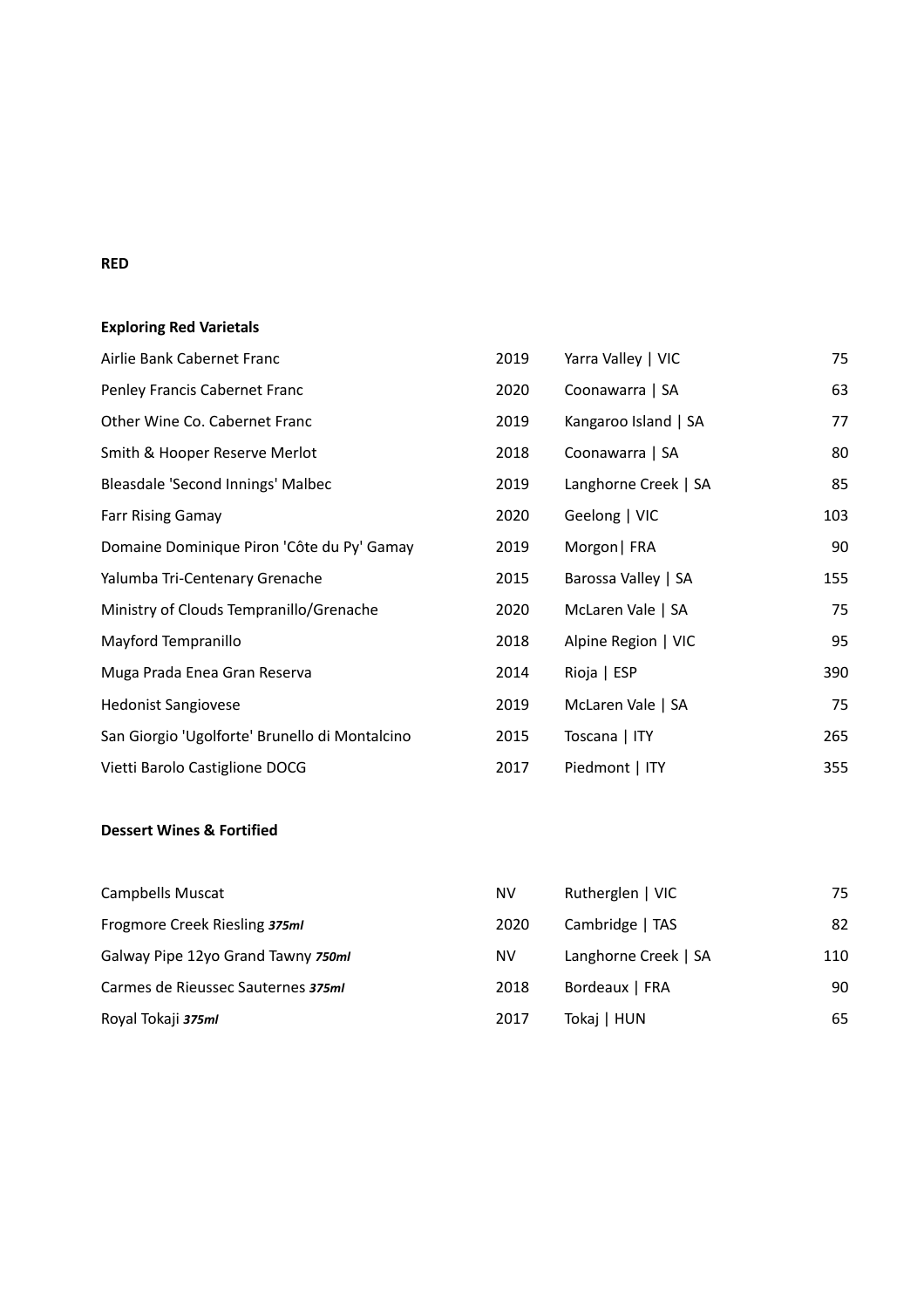#### **SPIRITS**

**Gin**

| Noosa Fortune                   | Noosa   QLD         | 14 |
|---------------------------------|---------------------|----|
| Manly Spirits 'Barrel Aged'     | Sydney   NSW        | 15 |
| Manly Spirits 'Citrus'          | Sydney   NSW        | 12 |
| Manly Spirits 'Australian Dry'  | Sydney   NSW        | 15 |
| Archie Rose 'Signature Dry'     | Sydney   NSW        | 15 |
| Young Henrys 'Noble Cut'        | Sydney   NSW        | 15 |
| Ink Gin 'Floral Infused'        | Tumbulgum   NSW     | 15 |
| The MGC                         | Melbourne   VIC     | 14 |
| Four Pillars 'Rare Dry Gin'     | Melbourne   VIC     | 15 |
| Four Pillars 'Bloody Shiraz'    | Melbourne   VIC     | 15 |
| Four Pillars '58.8 Navy'        | Melbourne   VIC     | 18 |
| Four Pillars 'Chardonnay'       | Melbourne   VIC     | 18 |
| AHD 78° Small Batch             | Adelaide Hills   SA | 14 |
| AHD 'Sunset Gin'                | Adelaide Hills   SA | 14 |
| Never Never 'Southern Strength' | McLaren Vale   SA   | 16 |
| Never Never 'Triple Juniper'    | McLaren Vale   SA   | 16 |
| <b>Bombay Sapphire</b>          | London   UK         | 11 |
| <b>Bulldog</b>                  | London   UK         | 14 |
| Martin Miller's                 | Midlands   UK       | 15 |
| Hendrick's                      | Ayrshire   SCO      | 16 |
| Tanqueray                       | Edinburgh   SCO     | 13 |
| Tanqueray N.10                  | Edinburgh   SCO     | 16 |
| Gin Mare                        | Barcelona   SPA     | 16 |
| Elephant                        | Wittenburg   GER    | 17 |
| Monkey 47                       | Loszburg   GER      | 18 |
| Monkey 47 Sloe                  | Loszburg   GER      | 19 |
| Nikka Coffey                    | Japan               | 22 |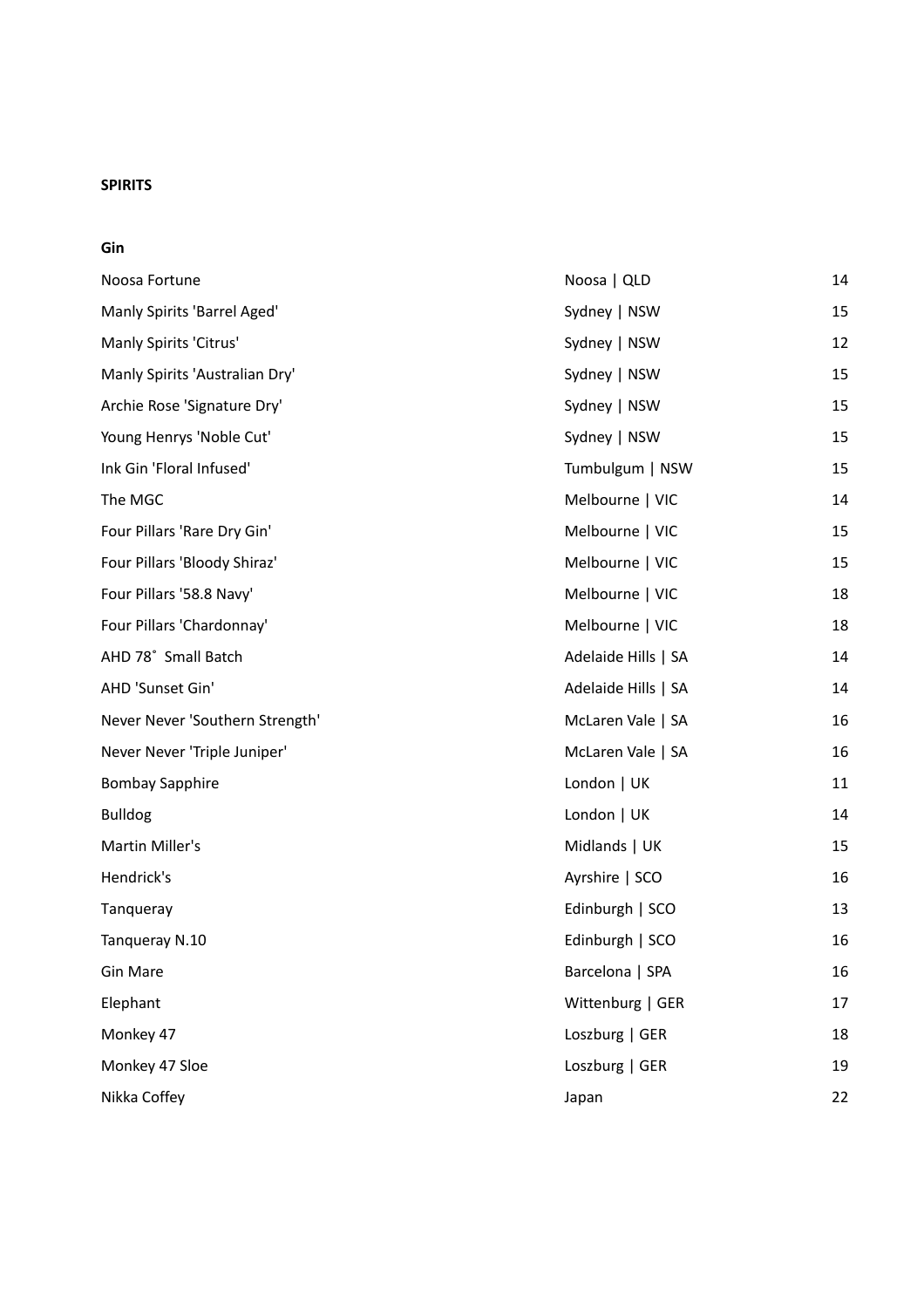#### **SPIRITS**

**Vodka**

| Archie Rose          | Sydney   NSW     | 16 |
|----------------------|------------------|----|
| Noosa Fortune        | Noosa   QLD      | 16 |
| Hartshorn Sheep Whey | Birchs Bay   TAS | 25 |
| Ketel One            | Netherland       | 12 |
| Belvedere            | Poland           | 18 |
| Grey Goose           | France           | 16 |
| Ciroc                | France           | 20 |
| Crystal Head         | Canada           | 22 |

#### **Rum**

| <b>Bundaberg Overproof</b>   | Bundaberg   QLD   | 14 |
|------------------------------|-------------------|----|
| <b>Bundaberg Small Batch</b> | Bundaberg   QLD   | 14 |
| Bacardi Blanco               | Cuba              | 9  |
| Havana Club 3yo Anejo        | Cuba              | 10 |
| Matusalem                    | Cuba              | 12 |
| Mount Gay 'Eclipse'          | <b>Barbados</b>   | 10 |
| <b>Plantation OFTD</b>       | <b>Barbados</b>   | 16 |
| Kraken Black Spiced          | Trinidad          | 12 |
| Angostura 1919               | Trinidad & Tobago | 14 |
| Zacapa XO                    | Guatemala         | 16 |
| Zacapa 23yo                  | Guatemala         | 16 |

## **Tequila**

| Don Julio Blanco | Mexico | 16 |
|------------------|--------|----|
| Patron Reposado  | Mexico | 16 |
| Don Julio Anejo  | Mexico | 18 |
| Fortaleza        | Mexico | 22 |

#### **Mezcal**

| Illegal Mezcal | Mexico | 20 |
|----------------|--------|----|
|                |        |    |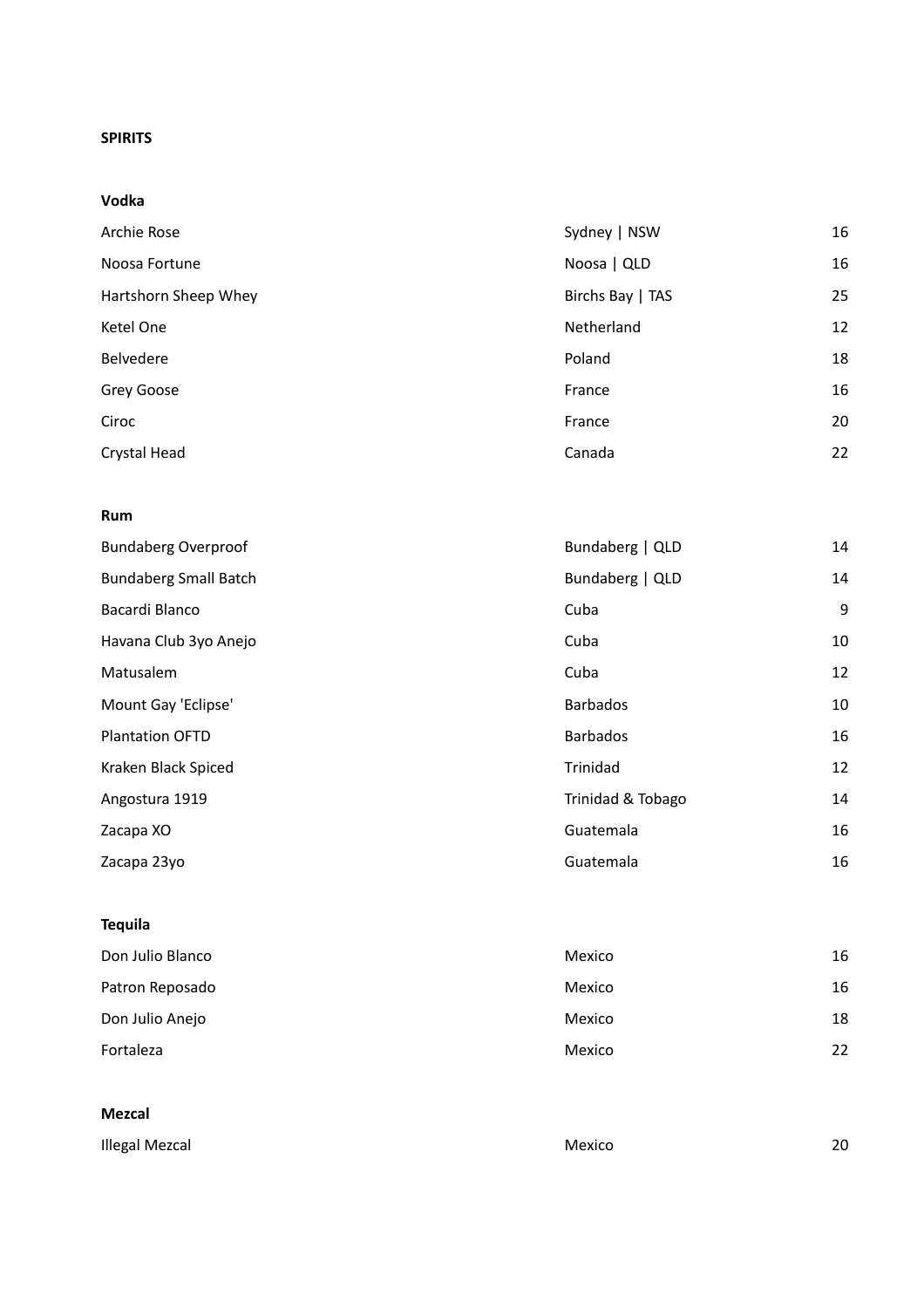## **Scotch Whisky**

#### **Scotland**

| Chivas Regal 12yo                           | Speyside     | 14 |
|---------------------------------------------|--------------|----|
| Oban                                        | Oban         | 18 |
| Johnnie Walker Black                        | Ayrshire     | 12 |
| Johnnie Walker Blue                         | Ayrshire     | 35 |
| Johnnie Walker 'King George the 5th'        | Ayrshire     | 95 |
| Johnnie Walker Red                          | Ayrshire     | 9  |
| Johnnie Walker Green                        | Ayrshire     | 16 |
| Johnnie Walker Gold                         | Ayrshire     | 16 |
| Glenfiddich 12 yo                           | Moray        | 16 |
| Glenfiddich 15 yo                           | Moray        | 21 |
| Glenmorangie The Original 10yo              | Tain         | 16 |
| Glenmorangie 'The Lasanta Sherry Cask' 12yo | Tain         | 16 |
| Glenmorangie 'The Nectar D'Or' 12yo         | Tain         | 18 |
| Ardbeg 10yo                                 | Islay        | 18 |
| Lagavulin 8yo                               | Islay        | 18 |
| Bowmore 12yo                                | Islay        | 18 |
| Laphroaig 10 yo                             | Islay        | 24 |
| Talisker 10yo                               | Isle of Skye | 18 |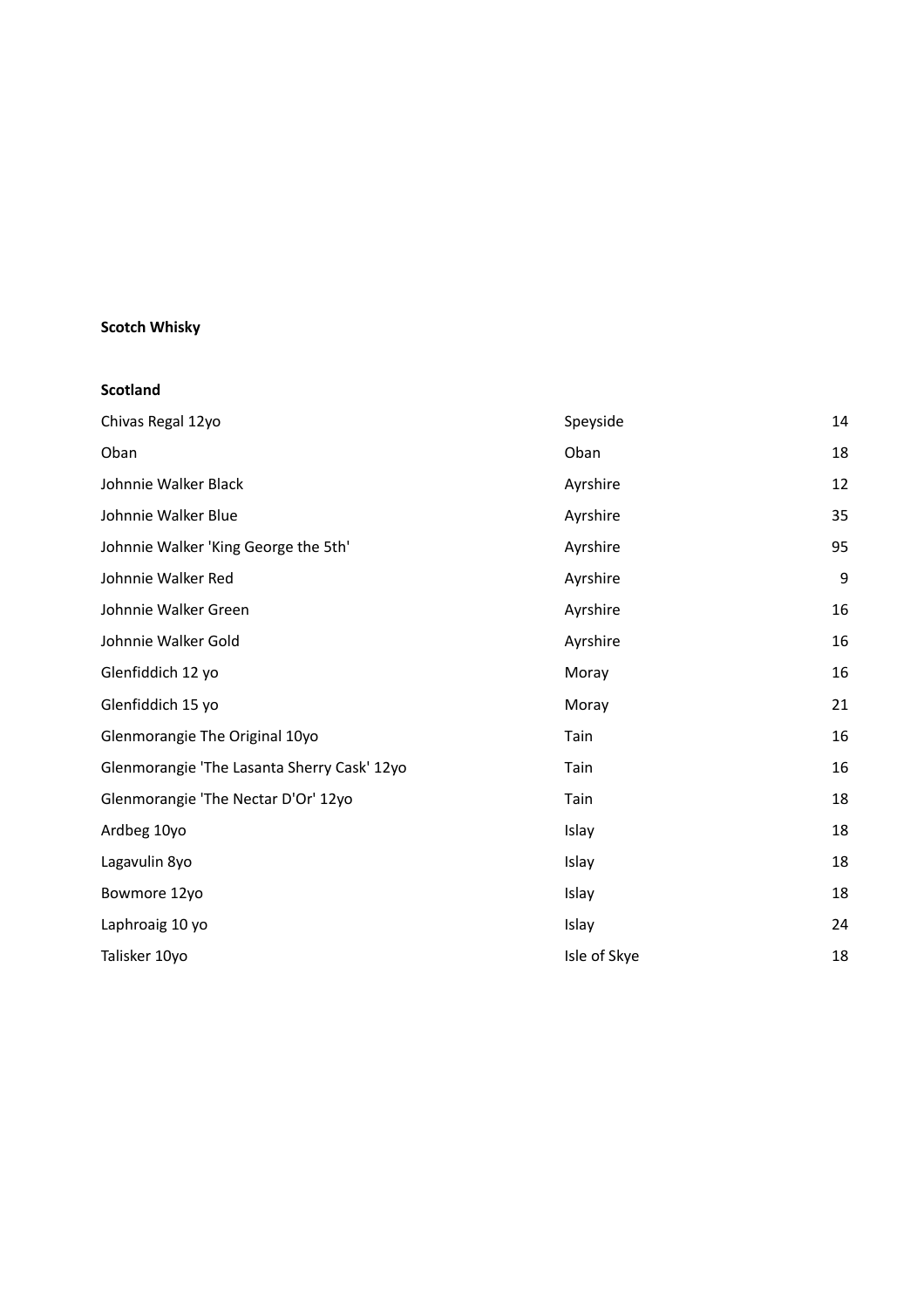#### **International Whiskey & Bourbon**

|  |  | <b>USA &amp; Canada</b> |
|--|--|-------------------------|
|--|--|-------------------------|

| Jack Daniels                  | Tennessee | 10 |
|-------------------------------|-----------|----|
| Jack Daniels Rye              | Tennessee | 16 |
| Jack Daniels N.27             | Tennessee | 16 |
| Canadian Club 12yo            | Ontario   | 12 |
| <b>Buffalo Trace</b>          | Kentucky  | 12 |
| <b>Bullet Rye</b>             | Kentucky  | 15 |
| <b>Woodford Reserve</b>       | Kentucky  | 16 |
| <b>Basil Haydens</b>          | Kentucky  | 16 |
| Michter's Small Batch         | Kentucky  | 22 |
| Michter's 10 yo Single Barrel | Kentucky  | 25 |
| E.H Taylor Small Batch        | Kentucky  | 35 |

#### **Australia**

| Hellyer's Original 10yo       | Burnie   TAS   | 16 |
|-------------------------------|----------------|----|
| Hellyer's Pinot Noir          | Burnie   TAS   | 16 |
| Hellyer's Peated              | Burnie   TAS   | 16 |
| Nant Single Malt Bourbon Cask | Bothwell   TAS | 28 |
| Nant Single Malt Sherry Cask  | Bothwell   TAS | 28 |

### **Ireland**

| Jameson                    | Dublin           | 12 |
|----------------------------|------------------|----|
| Kinahans 10 yo Single Malt | Dublin           | 18 |
| Bushmills 10yo Single Malt | <b>Bushmills</b> | 16 |

#### **Japan**

| Nikka Taketsuru Pure Malt   | Japan            | 20 |
|-----------------------------|------------------|----|
| Nikka Yoichi Single Malt    | Hokkaido   Japan | 22 |
| Nikka Miyagikyo Single Malt | Miyagi   Japan   | 25 |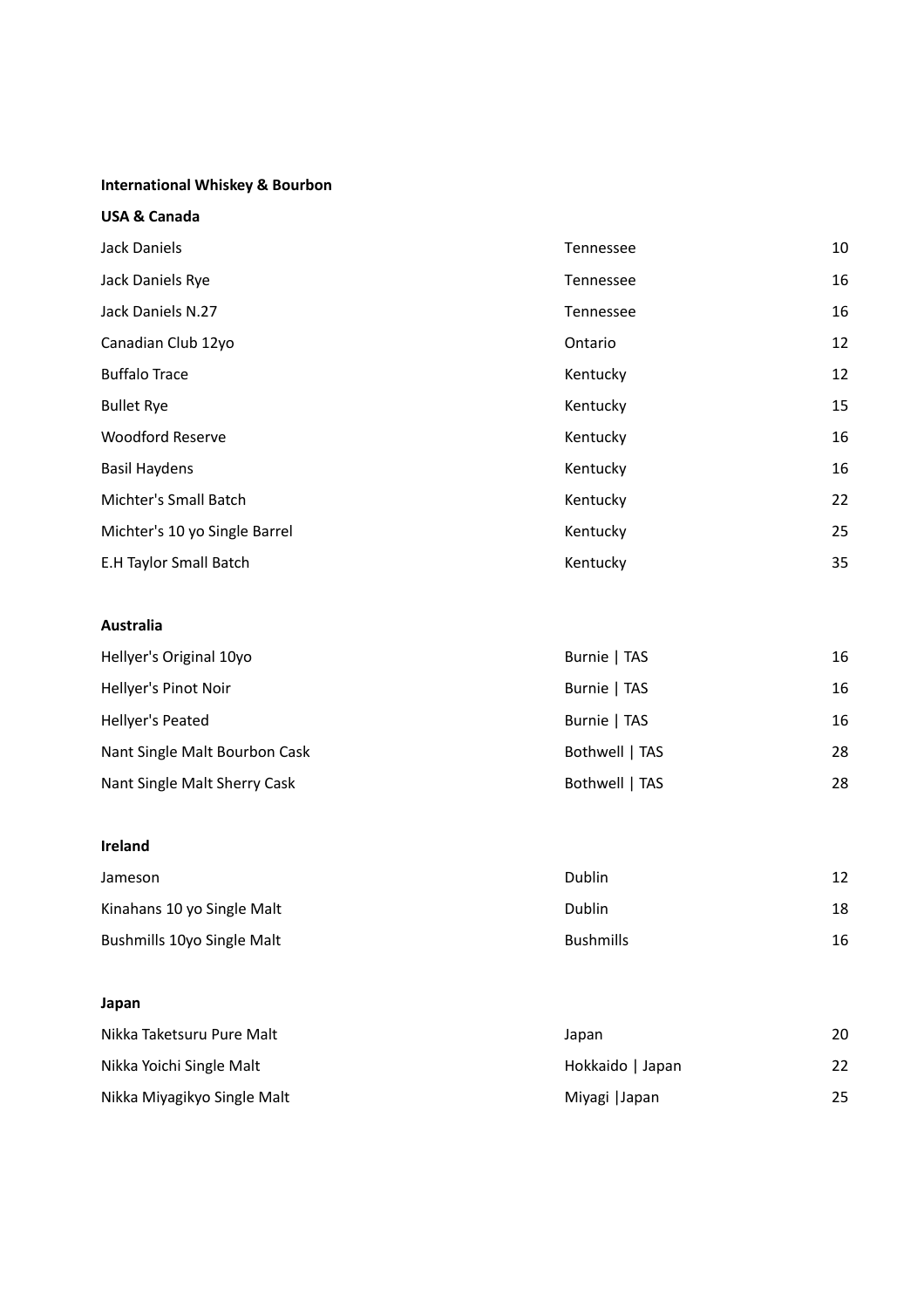#### **BEER**

#### **On tap** Schooner/Pint

| <b>Black Hops Pale Ale</b>    | 4.8% | Burleigh Heads   QLD | 11/15 |
|-------------------------------|------|----------------------|-------|
| Heads of Noosa Japanese Lager | 4.5% | Noosa   QLD          | 12/16 |
| Duck's Lane                   | 3.5% | Goulburn   NSW       | 11/14 |
| Brookvale Ginger Beer         | 4.0% | Sydney   NSW         | 12/16 |

#### **Bottles & Cans**

|           | Mt Tamborine   QLD        | 9  |
|-----------|---------------------------|----|
| 3.5%      | Gold Coast   QLD          | 10 |
| 4.2%      | Burleigh Heads   QLD      | 10 |
| 4.7%      | Alexandra Headlands   QLD | 14 |
| 4.2%      | Newtown   NSW             | 10 |
| 4.9%      | Sydney   NSW              | 10 |
| 4.5%      | Newcastle   NSW           | 11 |
| 4.4%      | Northerns River   NSW     | 11 |
| 5.0%      | Japan                     | 10 |
|           |                           |    |
|           |                           |    |
| $< 0.5\%$ | Sydney   NSW              | 9  |
|           |                           |    |
| 5.0%      | Adelaide Hills   SA       | 11 |
|           | 2.8%                      |    |

Treehouse Apple Cider 11 and 18% Granite Belt | QLD 11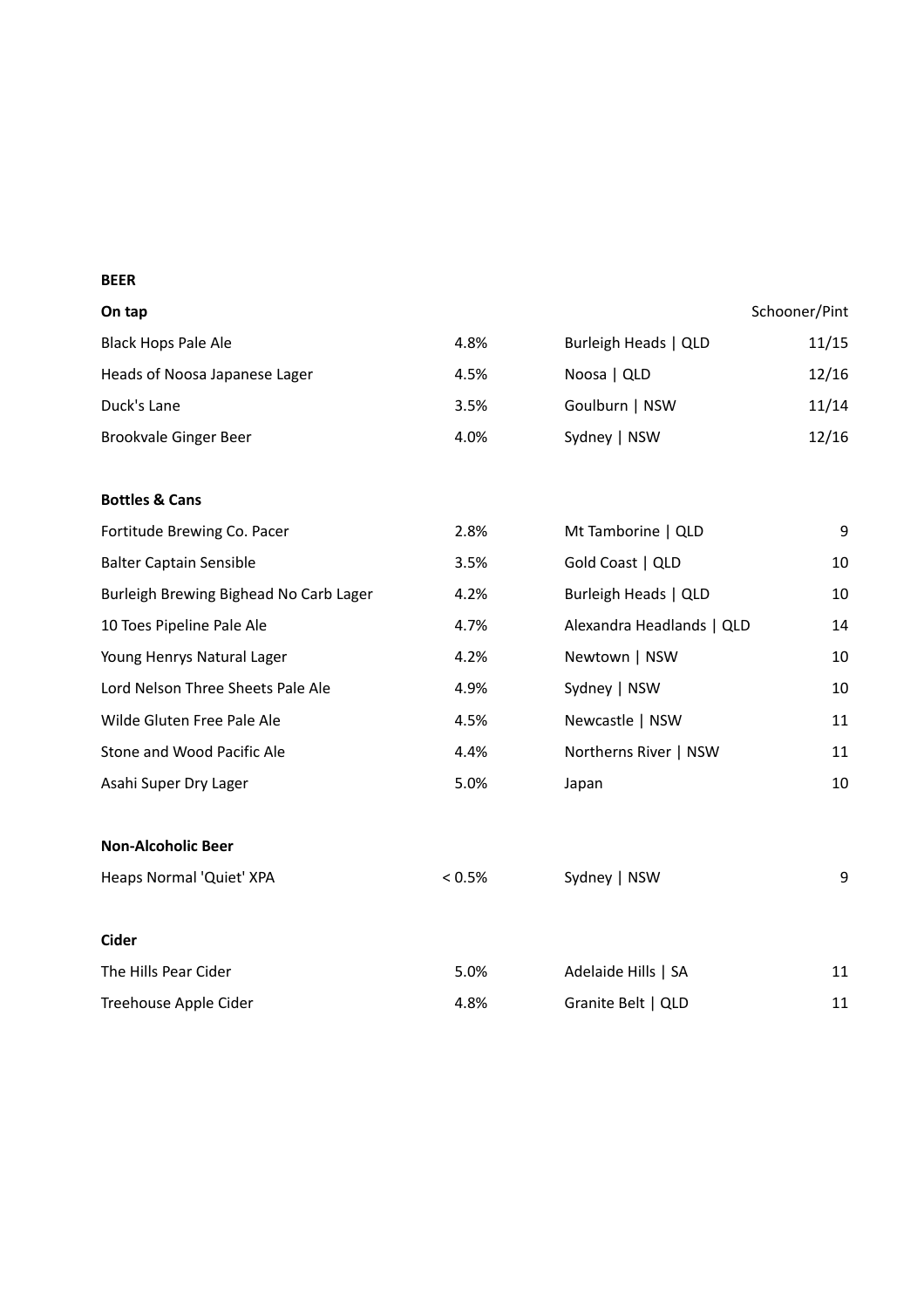# **Cognac**

| <b>Hennessy VSOP</b> | France | 16 |
|----------------------|--------|----|
| Hennessy XO          | France | 30 |
| Martel VS            | France | 16 |
| Remy Martin VSOP     | France | 18 |
| Remy Martin XO       | France | 22 |
| Remy Martin Club     | France | 16 |
|                      |        |    |
| Armagnac             |        |    |
| Delord 1985          | France | 20 |

| Grappa                                 |              |    |
|----------------------------------------|--------------|----|
| Jacopo Poli Po' Morbida Smooth Moscato | Veneto   ITY | 22 |
| Jacopo Poli Po' Elegant Pinot          | Veneto   ITY | 22 |

#### **Brandy**

| Imbibis Shiraz Brandy | Haigslea   QLD |  |
|-----------------------|----------------|--|
|                       |                |  |